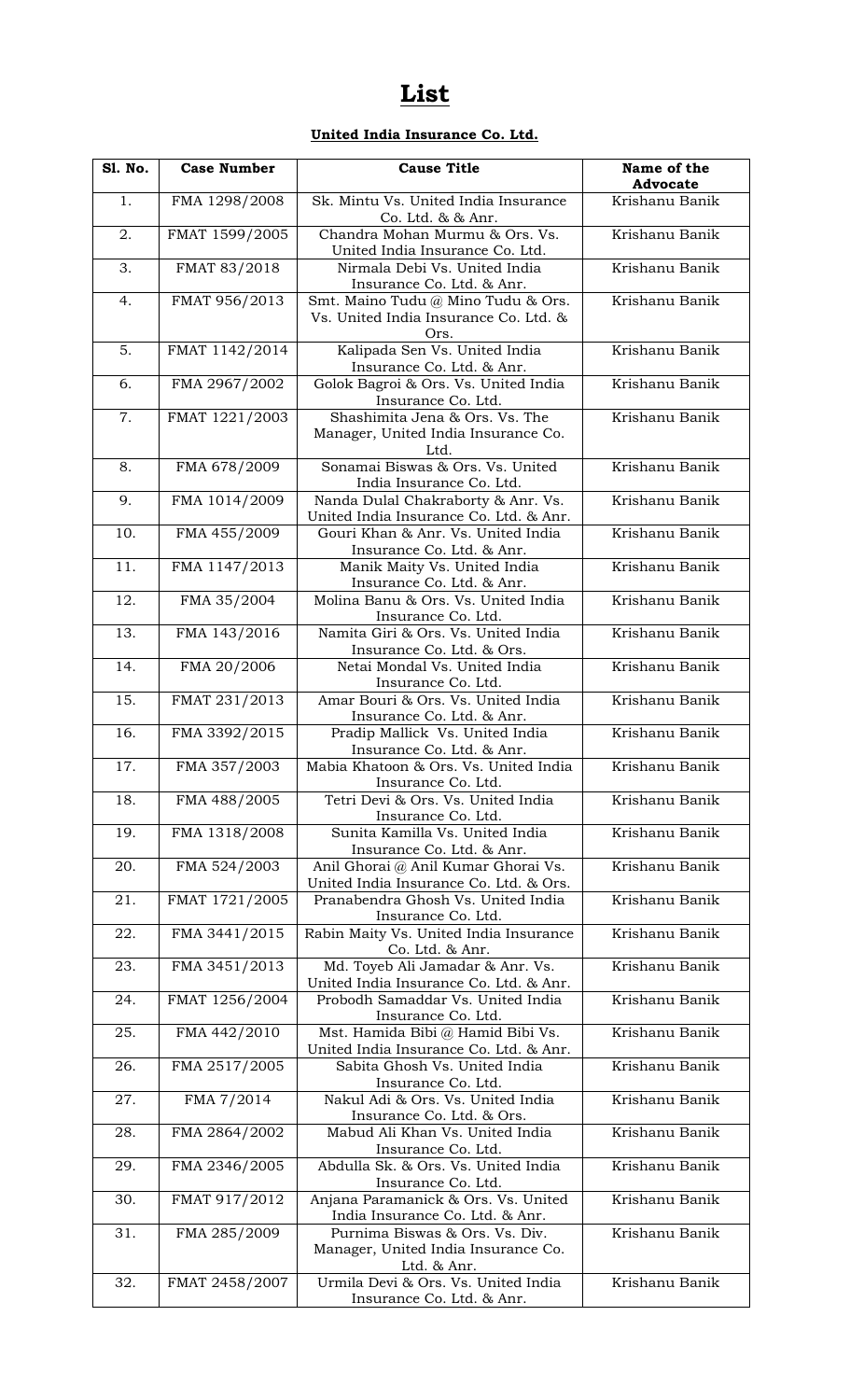| 33. | FMAT 3331/2005 | Faruk Sk. & Anr. Vs. Div. Manager,<br>United India Insurance Co. Ltd.                   | Krishanu Banik   |
|-----|----------------|-----------------------------------------------------------------------------------------|------------------|
| 34. | FMA 2214/2016  | Lalita Mondal & Ors. Vs. United India<br>Insurance Co. Ltd. & Anr.                      | Krishanu Banik   |
| 35. | FMA 171/2007   | Chameli Mishra Vs. United India<br>Insurance Co. Ltd. & Ors.                            | Krishanu Banik   |
| 36. | FMAT 165/2015  | Archana Bagdi & Anr. Vs. Branch<br>Manager, United India Insurance Co.<br>Ltd. & Anr.   | Krishanu Banik   |
| 37. | FMA 2/2014     | Geeta Kumbhakar & Ors. Vs. United<br>India Insurance Co. Ltd. & Ors.                    | Krishanu Banik   |
| 38. | FMA 692/2004   | Prem Chand Mahato & Anr. Vs. United<br>India Insurance Co. Ltd.                         | Krishanu Banik   |
| 39. | FMA 1084/2013  | Farida Mondal & Ors. Vs. United India<br>Insurance Co. Ltd. & Ors.                      | Krishanu Banik   |
| 40. | FMA 960/2021   | Dulal Chandra Barman Vs. United<br>India Insurance Co. Ltd. & Anr.                      | Jayanta Mondal   |
| 41. | FMA 773/2012   | Dinesh Kumar Das Vs. United India<br>Insurance Co. Ltd. & Anr.                          | Jayanta Mondal   |
| 42. | FMA 686/2013   | Usha Debnath @ Usharani Debnath &<br>Ors. Vs. United India Insurance Co.<br>Ltd. & Anr. | Jayanta Mondal   |
| 43. | FMA 1446/2016  | Guleram Malik @ Guliram Malik Vs.<br>United India Insurance Co. Ltd. & Anr.             | Jayanta Mondal   |
| 44. | FMAT 1295/2016 | Smt. Anita Das & Ors. Vs. United India<br>Insurance Co. Ltd. & Anr.                     | Jayanta Mondal   |
| 45. | FMAT 595/2019  | Trishna Jana & Ors. Vs. United India<br>Insurance Co. Ltd. & Anr.                       | Jayanta Mondal   |
| 46. | FMAT 1086/2016 | Ramarati Das @ Ramwati Das & Ors.<br>Vs. United India Insurance Co. Ltd. &<br>Anr.      | Jayanta Mondal   |
| 47. | FMAT 306/2015  | Nobiya Bibi & Ors. Vs. United India<br>Insurance Co. Ltd. & Anr.                        | Jayanta Mondal   |
| 48. | FMA 372/2011   | Kalidas Saha @ Kalipada Saha Vs.<br>United India Insurance Co. Ltd. & Anr.              | Krishanu Banik   |
| 49. | FMA 3911/2016  | Sanju Samanta & Ors. Vs. United India<br>Insurance Co. Ltd. & Anr.                      | Krishanu Banik   |
| 50. | FMA 1291/2010  | Rajkumar Das @ Raju Das Vs. United<br>India Insurance Co. Ltd. & Anr.                   | Krishanu Banik   |
| 51. | FMAT 2331/2000 | Sulakha Mahakar & Anr. Vs. United<br>India Insurance Co. Ltd.                           | Krishanu Banik   |
| 52. | FMAT 246/2005  | Malina Bhattacharjee & Anr. Vs.<br>United India Insurance Co. Ltd.                      | Krishanu Banik   |
| 53. | FMA 364/2002   | Smt. Nanda Rani Naskar Vs. Regnl.<br>Manager, United India Insurance Co.<br>Ltd.        | Krishanu Banik   |
| 54. | FMAT 3325/2003 | Swapan Rakshit Vs. United India<br>Insurance Co. Ltd.                                   | Krishanu Banik   |
| 55. | FMAT 898/2014  | Sk. Firoj Ali Vs. United India Insurance<br>Co. Ltd. & Ors.                             | Krishanu Banik   |
| 56. | FMAT 555/2021  | Ashalata Das & Ors. Vs. United India<br>Insurance Co. Ltd. & Anr.                       | Subhankar Mondal |
| 57. | FMA 24/2022    | Malati Rani Mandal & Anr. Vs. United<br>India Insurance Co. Ltd. & Anr.                 | Subhankar Mondal |

## **Shriram general Insurance Co. Ltd.**

| Sl. No. | <b>Case Number</b> | <b>Cause Title</b>                  | Name of the<br><b>Advocate</b> |
|---------|--------------------|-------------------------------------|--------------------------------|
|         | FMA 64/2017        | Madhu Das (Shaw) & Anr. Vs. Shriram | Krishanu Banik                 |
|         |                    | General Insurance Co. Ltd. & Anr.   |                                |
| 2.      | FMA 138/2021       | Shriram General Insurance Co. Ltd.  | Rajesh Singh                   |
|         |                    | Vs. Abhay Singh @ Avay Singh & Anr. |                                |
| 3.      | FMAT(MV)56/2022    | Sameer Bairagi Vs. Shriram General  | Subhankar Mondal               |
|         |                    | Insurance Co. Ltd. & Anr.           |                                |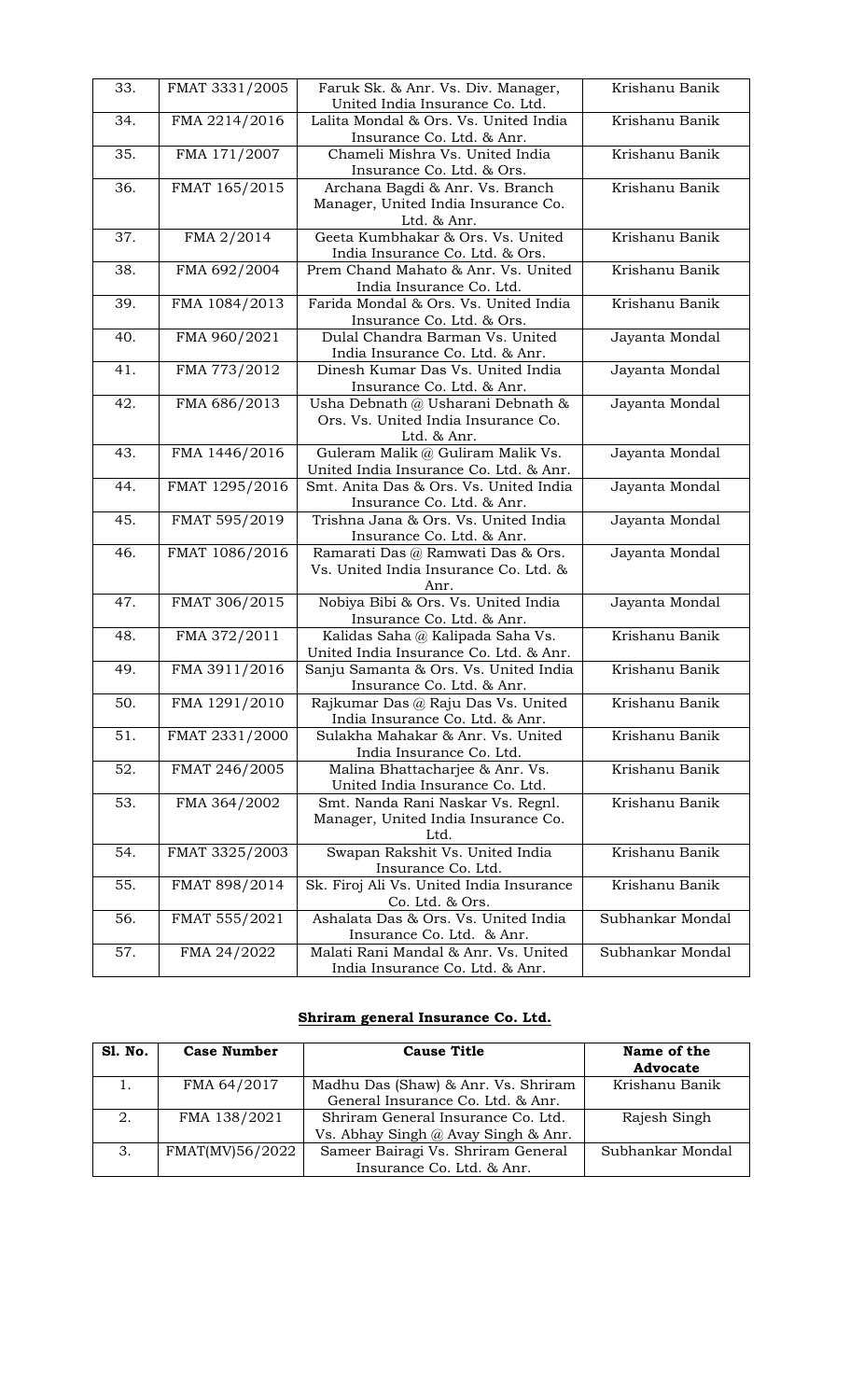#### **New India Assurance**

| <b>S1. No.</b>    | <b>Case Number</b> | <b>Cause Title</b>                                                                        | Name of the<br><b>Advocate</b> |
|-------------------|--------------------|-------------------------------------------------------------------------------------------|--------------------------------|
| 1.                | FMA 255/2010       | Anand Sharma Vs. New India<br>Assurance Co. Ltd.                                          | Krishanu Banik                 |
| 2.                | FMAT(MV)169/2022   | Ajiro Bibi & Ors. Vs. New India<br>Assurance Co. Ltd.                                     | Muktakesh Das                  |
| 3.                | FMAT 3024/2003     | Sumati Debnath Vs, Div Manager,<br>New India Assurance Co. Ltd.                           | Krishanu Banik                 |
| 4.                | FMAT 533/2017      | Nurbanu Bibi & Anr. Vs. New India<br>Assurance Co. Ltd. & Anr.                            | Saidur Rahaman                 |
| 5.                | FMAT 545/2017      | Ajeda Bibi Vs. New India Assurance<br>Co. Ltd. & Anr.                                     | Saidur Rahaman                 |
| 6.                | FMAT 119/2012      | Tajema Bewa @ Sona Bhanu Bewa &<br>Ors. Vs. Div. Manager, New India<br>Assurance Co. Ltd. | Saidur Rahaman                 |
| 7.                | FMA 2141/2013      | Manuara Bibi & Anr. Vs. New India<br>Assurance Co. Ltd. & Anr.                            | Saidur Rahaman                 |
| 8.                | FMAT 1048/2015     | Maloti Pande @ Malati Pandey Vs.<br>New India Assurance Co. Ltd. & Anr.                   | Saidur Rahaman                 |
| 9.                | FMAT 905/2014      | Radha Rani Chakraborty Vs. New<br>India Assurance Co. Ltd. & Anr.                         | Saidur Rahaman                 |
| 10.               | FMAT 1704/2010     | Rubi Chowdhury & Ors. Vs. New<br>India Assurance Co. Ltd. & Anr.                          | Saidur Rahaman                 |
| 11.               | FMA 550/2014       | Khadija Bibi & Anr. Vs. Divisional<br>Manager, New India Assurance Co.<br>Ltd. & Anr.     | Saidur Rahaman                 |
| 12.               | FMAT 225/2017      | Mennegar Begam & Ors. Vs. New<br>India Assurance Co. Ltd. & Anr.                          | Saidur Rahaman                 |
| 13.               | FMA 489/2009       | Mahabul Islam Vs. New India<br>Assurance Co. Ltd. & Anr.                                  | Saidur Rahaman                 |
| 14.               | FMAT 1164/2013     | Gour Hari Manna Vs. Dilip Kumar<br>Ghosh & Anr.                                           | Saidur Rahaman                 |
| $\overline{15}$ . | FMA 3353/2015      | Gopal Chowdhury Vs. New India<br>Assurance Co. Ltd. & Anr.                                | Jayanta Mondal                 |
| 16.               | FMA 1428/2015      | Sujata Mondal Vs. New India<br>Assurance Co. Ltd. & Anr.                                  | Jayanta Mondal                 |
| 17.               | FMA 955/2015       | Haradhan Singh Vs. New India<br>Assurance Co. Ltd. & Anr.                                 | Jayanta Mondal                 |
| 18.               | FMA 164/2021       | New India Assurance Co. Ltd. Vs.<br>Tripti Das                                            | Rajdeep<br>Bhattacharya        |
| 19.               | FMAT 882/2010      | Ganesh Chandra Bharma @ Ganesh<br>Bharma Vs. New India Assurance Co.<br>Ltd.              | Jayanta Mondal                 |
| 20.               | FMAT 1222/2014     | Sanjay Kumar Das Vs. New India<br>Assurance Co. Ltd. & Anr.                               | Jayanta Mondal                 |
| 21.               | FMAT 197/2015      | Abul Kalam Mondal @ Abul Kalam<br>Vs. New India Assurance Co. Ltd. &<br>Anr.              | Jayanta Mondal                 |
| 22.               | FMAT 934/2012      | Subir Roy Vs. New India Assurance<br>Co. Ltd. & Anr.                                      | Jayanta Mondal                 |
| 23.               | FMAT 372/2010      | Sujay Kumar Dey Vs. Sonali<br>Bhowmick & Anr.                                             | Jayanta Mondal                 |
| 24.               | FMAT 1323/2011     | Dipak Sharma Vs. New India<br>Assurance Co. Ltd. & Ors.                                   | Jayanta Mondal                 |
| 25.               | FMAT 773/2013      | Debasish Karmakar Vs. New India<br>Assurance Co. Ltd. & Anr.                              | Jayanta Mondal                 |
| 26.               | FMAT 3246/2006     | Kamala Paul & Ors. Vs. New India<br>Assurance Co. Ltd.                                    | Jayanta Mondal                 |
| 27.               | FMAT 546/2016      | Tapan Kumar Ghosh Vs. New India<br>Assurance Co. Ltd. & Anr.                              | Jayanta Mondal                 |
| 28.               | FMAT 671/2016      | Subhash Mitra Vs. New India<br>Assurance Co. Ltd. & Anr.                                  | Jayanta Mondal                 |
| 29.               | FMAT 553/2016      | Ashoke Kumar Das Vs. New India<br>Assurance Co. Ltd. & Anr.                               | Jayanta Mondal                 |
| 30.               | FMAT 705/2021      | New India Assurance Co. Ltd. Vs.<br>Rina Ghosh & Ors.                                     | Sanjay Paul                    |
|                   | COT 52/2021        | Rina Ghosh & Ors. Vs. New India<br>Assurance Co. Ltd. & Anr.                              | Jayanta Mondal                 |
| 31.               | FMAT 1756/2009     | Nutabala Rang & Ors. Vs. New India<br>Assurance Co. Ltd. & Anr.                           | Jayanta Mondal                 |
| 32.               | FMA 463/2012       | New India Assurance Co. Ltd. Vs.<br>Pranati Chanda & Ors.                                 | K K Das                        |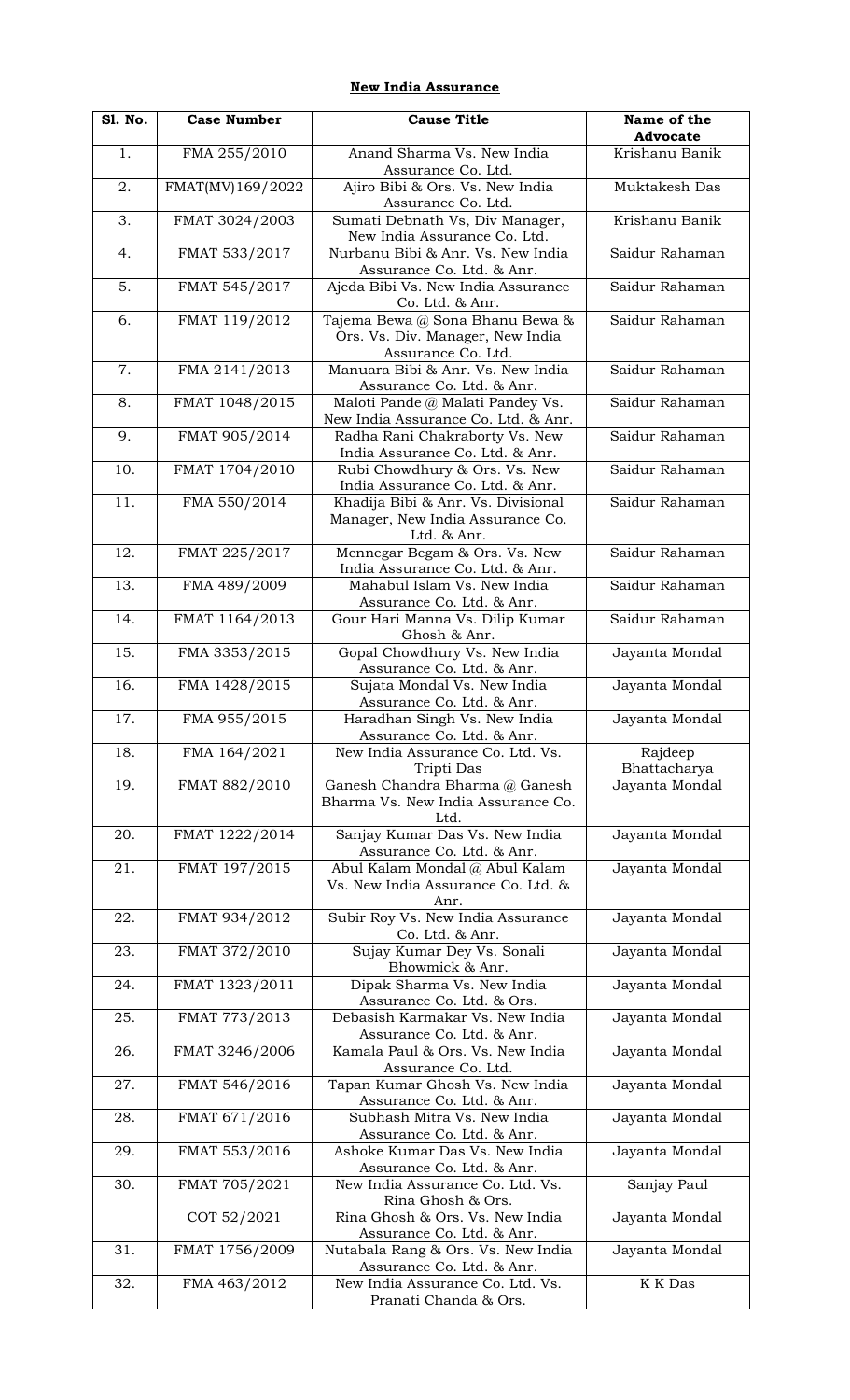| 33. | FMAT 553/2008 | Smt. Serum Nisha & Ors. Vs. New    | Jayanta Mondal   |
|-----|---------------|------------------------------------|------------------|
|     |               | India Assurance Co. Ltd. & Anr.    |                  |
| 34. | FMA 2502/2005 | Arati Ghosh & Ors. Vs. New India   | Krishanu Banik   |
|     |               | Assurance Co. Ltd.                 |                  |
| 35. | FMA 403/2022  | Sambari Hansda Vs. New India       | Subhankar Mondal |
|     |               | Assurance Co. Ltd. & Anr.          |                  |
| 36. | FMA 398/2022  | Sarojini Tudu & Ors. Vs. New India | Subhankar Mondal |
|     |               | Assurance Co. Ltd. & Anr.          |                  |

#### **Oriental Insurance Co. Ltd.**

| <b>S1. No.</b> | <b>Case Number</b> | <b>Cause Title</b>                   | Name of the      |
|----------------|--------------------|--------------------------------------|------------------|
|                |                    |                                      | <b>Advocate</b>  |
| 1.             | FMAT(MV)148/2022   | Akhitan Bibi & Ors. Vs. Oriental     | Muktakesh Das    |
|                |                    | insurance Co. Ltd. & Anr.            |                  |
| 2.             | FMAT(MV)182/2022   | Asok Halder & Anr. Vs. Oriental      | Muktakesh Das    |
|                |                    | insurance Co. Ltd. & Ors.            |                  |
| 3.             | FMAT(MV)170/2022   | Namita Debnath & Ors. Vs. Oriental   | Muktakesh Das    |
|                |                    | insurance Co. Ltd. & Anr.            |                  |
| 4.             | FMA 134/2019       | Dipali Mondal & Ors. Vs. Oriental    | Muktakesh Das    |
|                |                    | insurance Co. Ltd. & Anr.            |                  |
| 5.             | FMA 640/2021       | Bela Pal & Ors. Vs. Oriental         | Ali Imam Shah    |
|                |                    | Insurance Co. Ltd. & Anr.            |                  |
| 6.             | FMA 662/2012       | Jahanara Begum & Ors. Vs. Oriental   | Krishanu Banik   |
|                |                    | Insurance Co. Ltd. & Anr.            |                  |
| 7.             | FMA 1284/2008      | Jyotsna Das Bairagya & Ors. Vs.      | Krishanu Banik   |
|                |                    | Oriental Insurance Co. Ltd. & Anr.   |                  |
| 8.             | FMA 1793/2014      | Alpana Mukhopadhyay & Anr. Vs.       | Krishanu Banik   |
|                |                    | Oriental Insurance Co. Ltd. & Anr.   |                  |
| 9.             | FMA 649/2014       | Solimuddin Ahamed & Anr. Vs.         | Krishanu Banik   |
|                |                    | Divisional Manager, Oriental         |                  |
|                |                    | Insurance Co. Ltd. & Anr             |                  |
| 10.            | FMAT(MV)38/2022    | Aresha Bibi & Ors. Vs. Oriental      | Subhankar Mondal |
|                |                    | Insurance Co. Ltd. & Anr.            |                  |
| 11.            | FMA 411/2022       | Shobha Nayek & Ors. Vs. Oriental     | Subhankar Mondal |
|                |                    | Insurance Co. Ltd. & Anr.            |                  |
| 12.            | FMA 393/2022       | Lakshmi Rani Maji @ Lakhi Maji &     | Subhankar Mondal |
|                |                    | Ors. Vs. Oriental Insurance Co. Ltd. |                  |

## **Kotak Mahindra General Insurance Co. Ltd.**

| <b>Sl. No.</b> | <b>Case Number</b> | <b>Cause Title</b>                  | Name of the<br>Advocate |
|----------------|--------------------|-------------------------------------|-------------------------|
|                | FMAT(MV)141/2022   | Malina Mondal & Ors. Vs. Kotak      | Muktakesh Das           |
|                |                    | Mahindra General Insurance Co. Ltd. |                         |
|                |                    | & Anr.                              |                         |

### **Reliance General Insurance Co. Ltd.**

| Sl. No. | <b>Case Number</b> | <b>Cause Title</b>                                                   | Name of the<br>Advocate |
|---------|--------------------|----------------------------------------------------------------------|-------------------------|
|         | FMA 814/2021       | Mali Sarkar & Ors. Vs. Reliance<br>General Insurance Co. Ltd. & Anr. | Muktakesh Das           |
|         | FMAT 1582/2013     | Jagadish Pal Vs. Reliance General<br>Insurance Co. Ltd. & Anr.       | Jayanta Mondal          |

#### **HDFC General Insurance Co. Ltd.**

| S1. No. | <b>Case Number</b> | <b>Cause Title</b>                                                      | Name of the<br>Advocate |
|---------|--------------------|-------------------------------------------------------------------------|-------------------------|
|         | FMAT(MV)180/2022   | Rashia Khatun Bibi & Ors. Vs. HDFC<br>ERGO General Insurance Co. Ltd. & | Muktakesh Das           |
|         |                    | Anr.                                                                    |                         |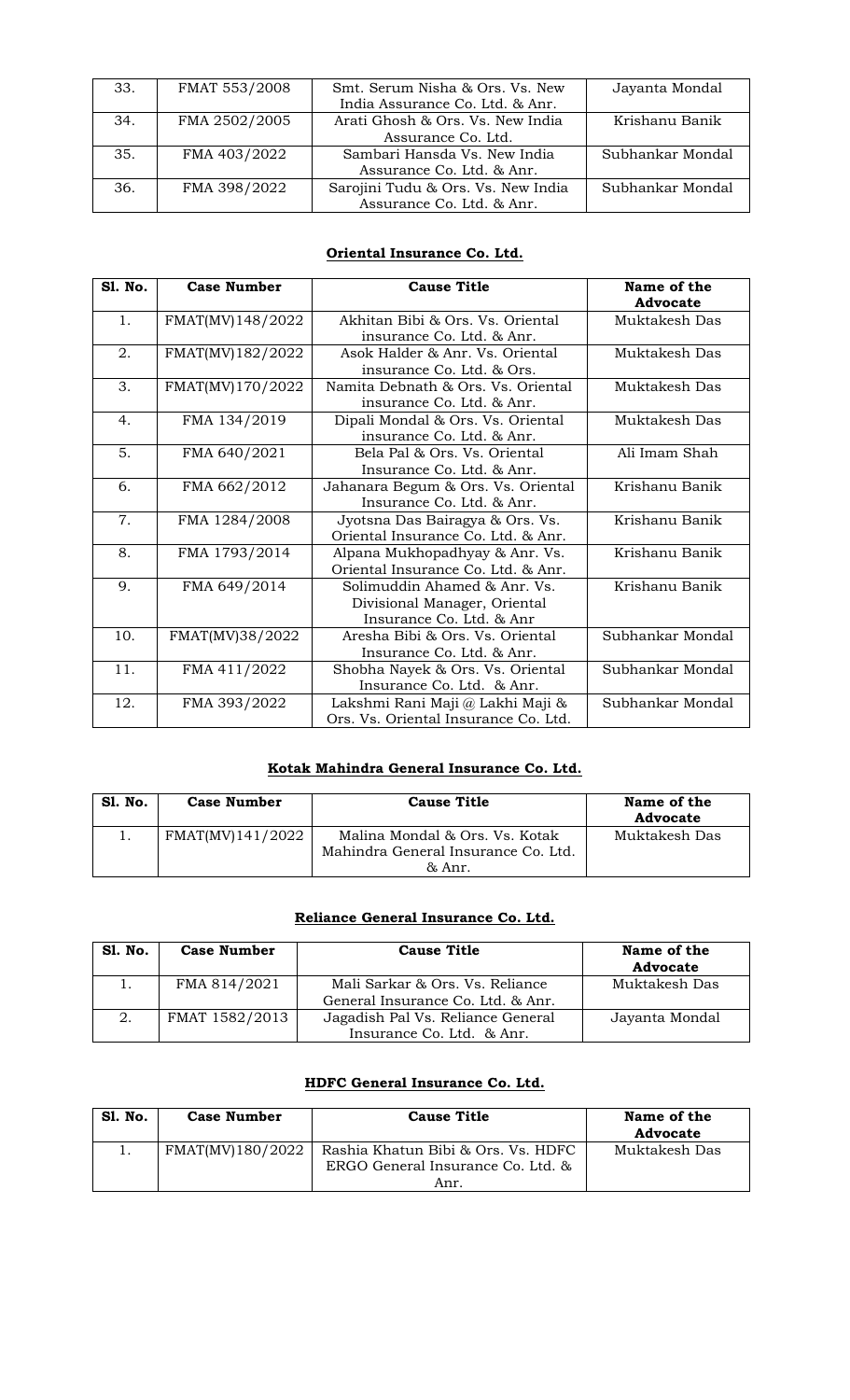#### **National Insurance Co. Ltd.**

| <b>S1. No.</b>    | <b>Case Number</b> | <b>Cause Title</b>                                                                             | Name of the<br><b>Advocate</b>                   |
|-------------------|--------------------|------------------------------------------------------------------------------------------------|--------------------------------------------------|
| $\overline{1}$ .  | FMA 1678/2019      | National Insurance Co. Ltd. Vs. Reba<br>Mondal                                                 | Rajesh Singh                                     |
| 2.                | FMAT(MV)171/2022   | Pampa Biswas & Ors. Vs. National<br>Insurance Co. Ltd. & Anr.                                  | Muktakesh Das                                    |
| $\overline{3}$ .  | FMAT(MV)174/2022   | Suparna Debnath & Ors. Vs. National<br>Insurance Co. Ltd. & Anr.                               | Muktakesh Das                                    |
| 4.                | FMAT(MV)183/2022   | Kabita Das Pal & Ors. Vs. National<br>Insurance Co. Ltd. & Anr.                                | Muktakesh Das                                    |
| 5.                | FMAT(MV)173/2022   | Shyamal Halder & Anr. Vs. National<br>Insurance Co. Ltd. & Anr.                                | Muktakesh Das                                    |
| 6.                | FMAT(MV)179/2022   | Nilima Saha & Ors. Vs. National<br>Insurance Co. Ltd. & Anr.                                   | Muktakesh Das                                    |
| 7.                | FMAT 1376/2008     | Pranati Chatterjee & Ors. Vs.<br>National Insurance Co. Ltd. & Anr.                            | Krishanu Banik                                   |
| 8.                | FMAT 613/2018      | National Insurance Co. Ltd. Vs. Rina<br>Chalita & Ors.                                         | Krishanu Banik<br>(Disposed of on<br>30.06.2021) |
| 9.                | FMA 985/2013       | Nirashi Rajbanshi @ Nirashi Das Vs.<br>Div. Manager, National Insurance Co.<br>Ltd. & Anr.     | Saidur Rahaman                                   |
| 10.               | FMA 163/2010       | Md. Moniruddin Hossain & Anr. Vs.<br>Divisional Manager, National<br>Insurance Co. Ltd. & Anr. | Saidur Rahaman                                   |
| 11.               | FMA 2004/2013      | National Insurance Co. Ltd. Vs. Oritri<br>Basu                                                 | Parimal Kr. Pahari                               |
| 12.               | FMA 1339/2012      | National Insurance Co. Ltd. Vs.<br>Darpana Das & Anr.                                          | Rajesh Singh                                     |
|                   | COT 15/2020        | Darpana Das Vs. National Insurance<br>Co. Ltd.                                                 | Ashique Mondal                                   |
| $\overline{13}$ . | FMA 621/2019       | National Insurance Co. Ltd. Vs.<br>Sabina Khatun & Ors.                                        | Parimal Kr. Pahari                               |
| $\overline{14}$ . | FMA 619/2019       | National Insurance Co. Ltd. Vs.<br>Pampa Saha & Ors.                                           | Parimal Kr. Pahari                               |
| $\overline{15}$ . | FMA 374/2022       | National Insurance Co. Ltd. Vs. Minu<br>Dhar Roy & Anr.                                        | Rajesh Singh                                     |
| 16.               | FMA 272/2013       | National Insurance Co. Ltd. Vs.<br>Sephali Roy & Ors.                                          | Sanjay Paul                                      |
| 17.               | FMAT(MV)60/2022    | Niladri Chatterjee Vs. National<br>Insurance Co. Ltd. & Anr.                                   | Subhankar Mondal                                 |
| 18.               | FMA 203/2007       | National Insurance Co. Ltd. Vs.<br>Minati Maity                                                | Parimal Kr. Pahari                               |

#### **Others**

| Sl. No. | <b>Case Number</b> | <b>Cause Title</b>                          | Name of the<br>Advocate |
|---------|--------------------|---------------------------------------------|-------------------------|
|         | FMAT 3010/2006     | Debasis Huzzat @ Guchhait Vs. Alok<br>Maity | Krishanu Banik          |
| 2.      | FMA 1807/2006      | Ashim @ Asim Garai Vs. Shyamal Kr.<br>Laha  | Krishanu Banik          |

#### **Bajaj Allianz General Insurance Co. Ltd.**

| <b>S1. No.</b> | <b>Case Number</b> | <b>Cause Title</b>                   | Name of the      |
|----------------|--------------------|--------------------------------------|------------------|
|                |                    |                                      | <b>Advocate</b>  |
|                | FMA 366/2021       | Bajaj Allianz General Insurance Co.  | Soumalya Ganguly |
|                |                    | Ltd. Vs. Amit Kumar Manna & Anr.     |                  |
| 2.             | FMAT(MV)115/2022   | Kalpana Mondal & Ors. Vs. Bajaj      | Subhankar Mondal |
|                |                    | Allianz General Insurance Co. Ltd. & |                  |
|                |                    | Anr.                                 |                  |
| 3.             | FMAT 1580/2013     | Bajaj Allianz General Insurance Co.  | Rajesh Singh     |
|                |                    | Ltd. Vs. Mrinal Kanti Rudra          |                  |